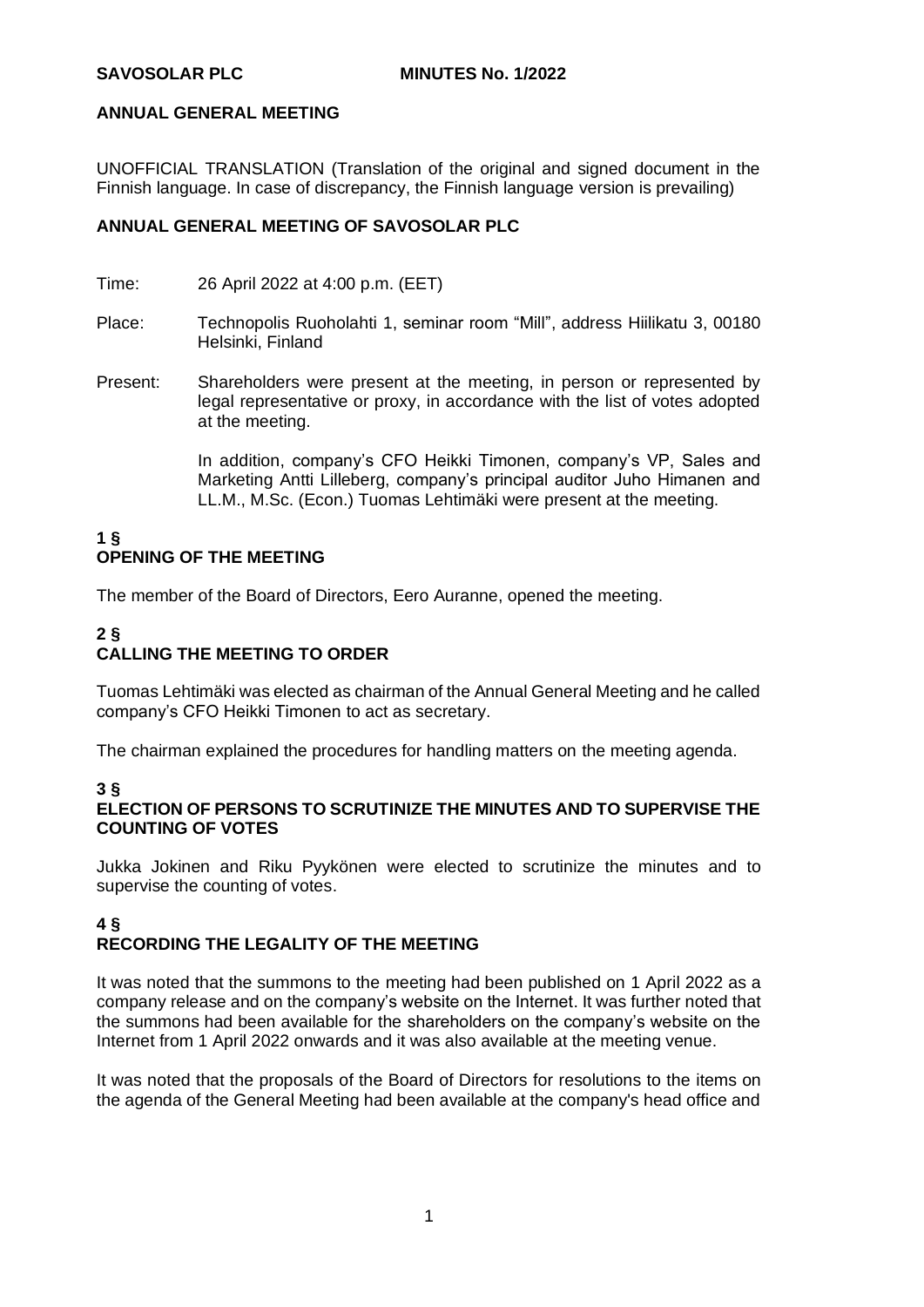on the company's website as of 1 April 2022 and the Board of Directors' amended proposal on composition of the Board of Directors as of 21 April 2022. The company's annual accounts for the financial year 2021, including the auditor's report, had been available at the company's head office and on the company's website as of 1 April 2022. It was further noted that the proposals of the Board of Directors, as well as the annual accounts and the auditor's report, had also been available to the participants at the meeting venue.

It was noted that the General Meeting had been convened in accordance with the Articles of Association and the Companies Act and that it was thus legal and constituted a quorum.

The summons to the meeting was attached to the minutes (**Appendix 1**).

#### **5 § RECORDING THE ATTENDANCE AT THE MEETING AND ADOPTION OF THE LIST OF VOTES**

It was noted that at the beginning of the meeting 13 shareholders representing 10,464,651 shares and votes were presented.

The list recording the attendance at the beginning of the meeting and the corresponding list of votes was attached to the minutes (**Appendix 2**).

It was noted that the list of votes will be adjusted to correspond to the attendance at the beginning of a possible vote.

#### **6 §**

#### **PRESENTATION OF THE ANNUAL ACCOUNTS AND THE AUDITOR'S REPORT FOR THE YEAR 2021**

It was noted that the company's annual accounts for the year 2021, including the report of the Board of Directors and the auditor's report, had been available for inspection on the company's website on the Internet from 1 April 2022 onwards, and that they were also available at the meeting venue.

CEO Jari Varjotie held a presentation in which he handled the most significant events during the year 2021.

The presentation by the CEO was attached to the minutes (**Appendix 3**).

The annual accounts documents were attached to the minutes (**Appendix 4**).

The auditor's report was presented and attached to the minutes (**Appendix 5**).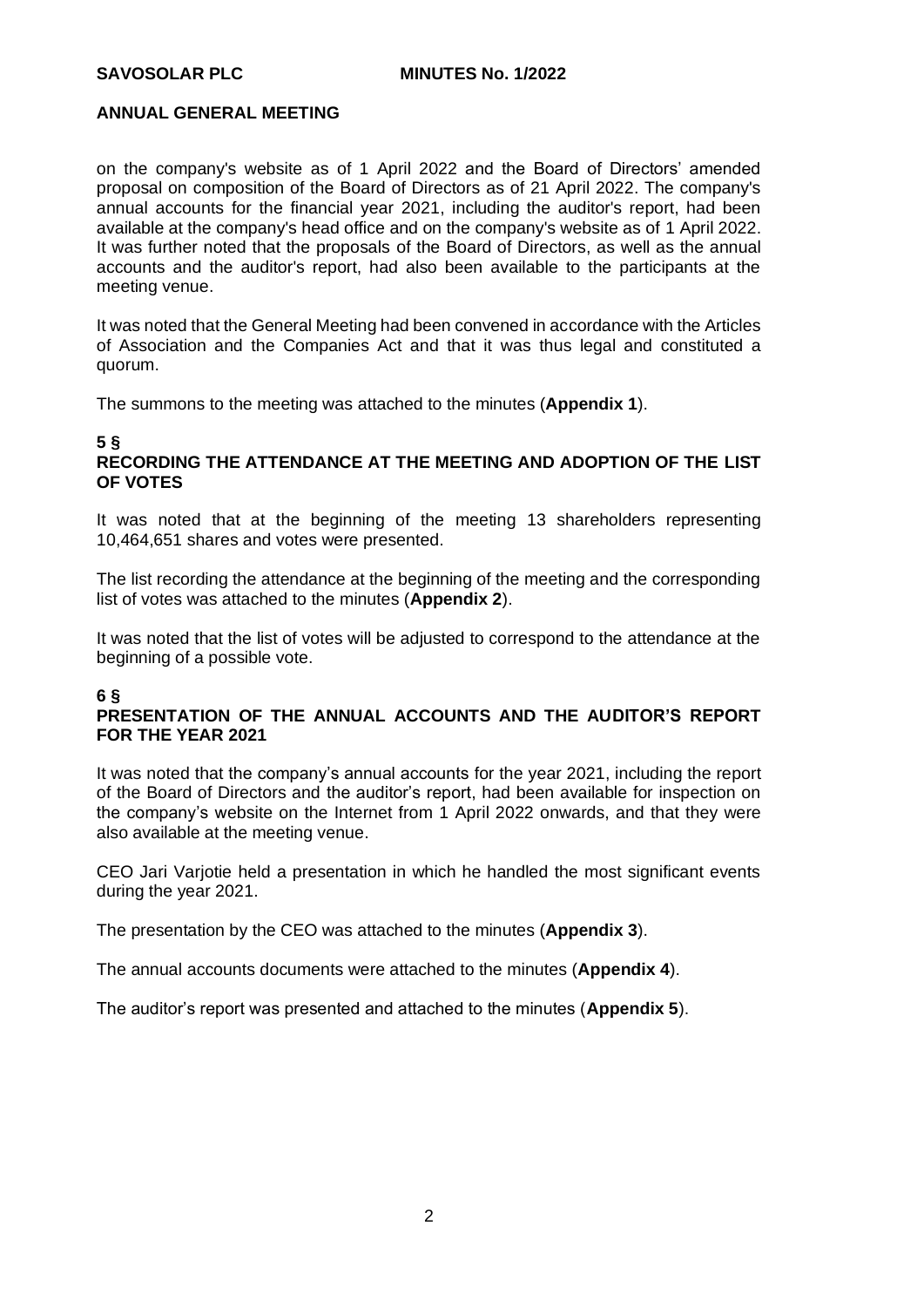#### **7 § ADOPTION OF THE ANNUAL ACCOUNTS**

The General Meeting adopted the annual accounts for the financial period ended on 31 December 2021.

#### **8 §**

## **LOSS SHOWN ON THE BALANCE SHEET AND RESOLUTION ON THE PAYMENT OF DIVIDENDS**

It was noted that according to the balance sheet per 31 December 2021 adopted in the previous section, the company had distributable funds of EUR 5,602,084.40.

The General Meeting resolved in accordance with the proposal of the Board of Directors not to pay any dividend and that the loss of the financial period that ended on 31 December 2021 EUR -5,772,019.07, shall be transferred to retained earnings/loss account.

#### **9 §**

## **RESOLUTION ON THE DISCHARGE FROM LIABILITY OF THE MEMBERS OF THE BOARD OF DIRECTORS AND THE CEO**

The General Meeting resolved to grant discharge from liability for the members of the Board of Directors and the CEO for the period 1 January 2021 – 31 December 2021 as well as for the preparation of the annual accounts.

## **10 §**

## **RESOLUTION ON REMUNERATION OF THE MEMBERS OF THE BOARD OF DIRECTORS**

The General Meeting resolved in accordance with the proposal of the Board of Directors that the members of the Board of Directors to be paid the following remuneration for the term that begins at the end of the Annual General Meeting and ends at the end of the next Annual General Meeting: EUR 21,600 for the Chairman of the Board and EUR 10,800 for each of the other members of the Board. Approximately 40 per cent of the remuneration to be paid to the members of the Board of Directors will be paid by giving to the Board members company's new shares based on the authorization granted to the Board of Directors and approximately 60 per cent in cash. Cash portion of the remuneration will be paid in 12 monthly instalments to the extent it exceeds the amount of tax withholding from the remuneration. The number of remuneration shares will be determined on the basis of the value of the company's share in First North Growth Market Finland as follows: the volume weighted average price of the Savosolar Plc's share within two (2) weeks following the publication of the half-year report for the period 1 January - 30 June 2022 will be used as the value of share. Alternatively, if so resolved by the Board of Directors, the remuneration shares can be purchased in the name of and on behalf of the Board members. In such case the company will pay any costs and transfer tax related to the purchase of the company shares. If the shares cannot be given due to insider regulations during the before mentioned time periods, the shares shall be given outright once it is possible in accordance with the insider regulations in force at that time.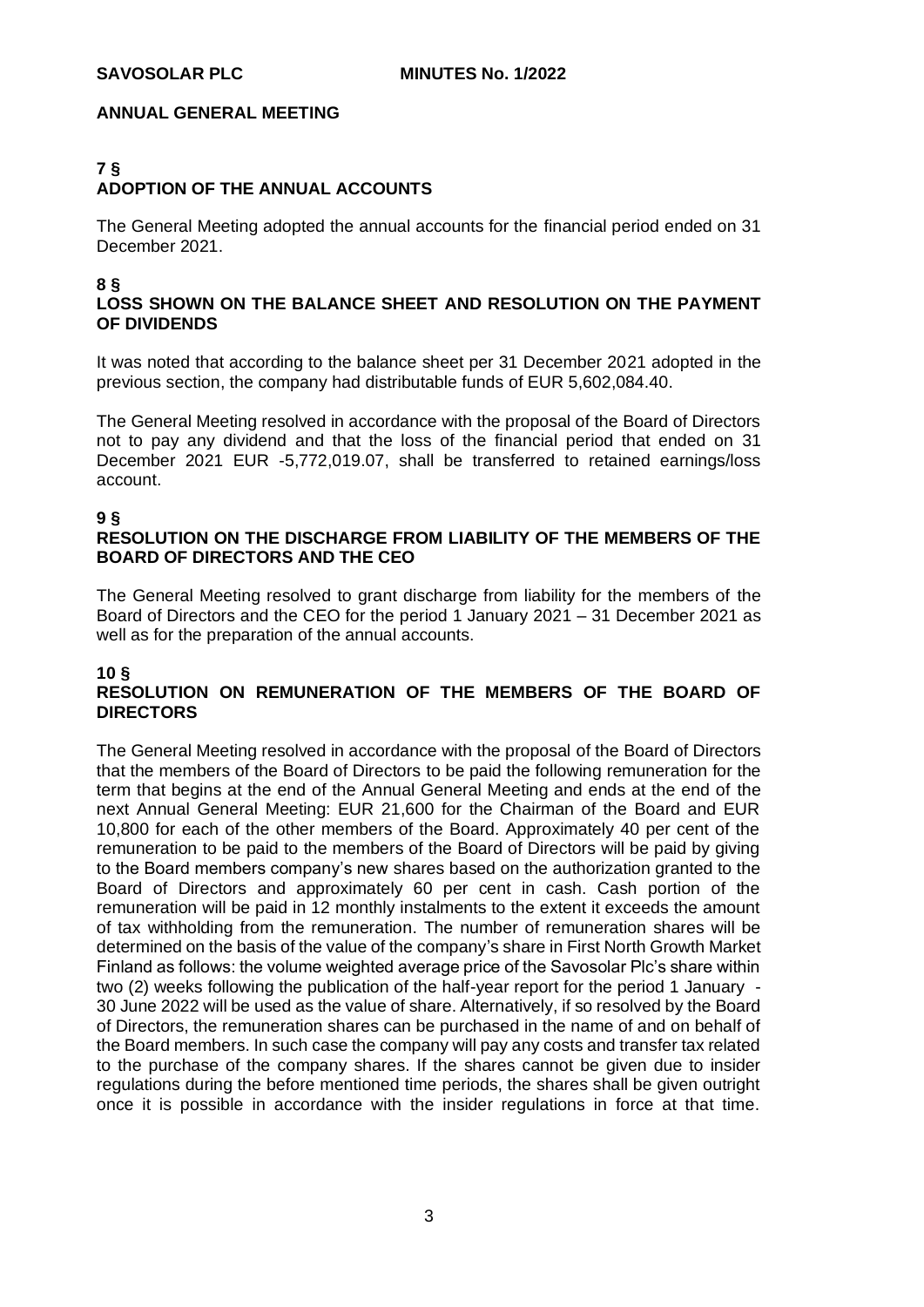Members of the Board of Directors are not allowed to transfer the shares obtained as remuneration before their membership in the Board has ended.

In addition, the members of the Board of Directors are reimbursed for reasonable travel and lodging costs. Travel and lodging costs are not compensated to those members of the Board of Directors who reside in the greater Helsinki area when the meetings are held in the greater Helsinki area.

## **11 § RESOLUTION ON THE NUMBER OF MEMBERS OF THE BOARD OF DIRECTORS**

The General Meeting resolved in accordance with the proposal of the Board of Directors to elect five (5) members to the Board of Directors.

## **12 § ELECTION OF MEMBERS OF THE BOARD OF DIRECTORS**

The General Meeting resolved in accordance with the proposal of the Board of Directors to re-elect the current members of the Board of Directors Feodor Aminoff, Eero Auranne, Mikael Lemström and Ari Virtanen and to elect Eljas Repo as a new member, according to their consent, as members of the Board of Directors. The term of members of the Board of Directors will end at the closing of the Annual General Meeting of year 2023.

## **13 § RESOLUTION ON REMUNERATION OF THE AUDITOR**

The General Meeting resolved in accordance with the proposal of the Board of Directors that the auditor's fees will be paid according to the auditor's reasonable invoice approved by the company.

## **14 § ELECTION OF AUDITOR**

The General Meeting resolved in accordance with the proposal of the Board of Directors to elect auditing firm Tilintarkastus Inkeröinen & Himanen Oy as the company's auditor. It was noted that Tilintarkastus Inkeroinen & Himanen Oy had informed that Juho Himanen, Authorised Public Accountant, to act as the principal auditor. The term of the auditor will end at the closing of the Annual General Meeting of year 2023.

## **15 § CLOSING OF THE MEETING**

The chairman noted that all matters on the agenda had been handled and that the minutes of the meeting will be available on the company's website (www.savosolar.com) at the latest within two weeks of the meeting.

The chairman closed the meeting at 5.25 p.m.